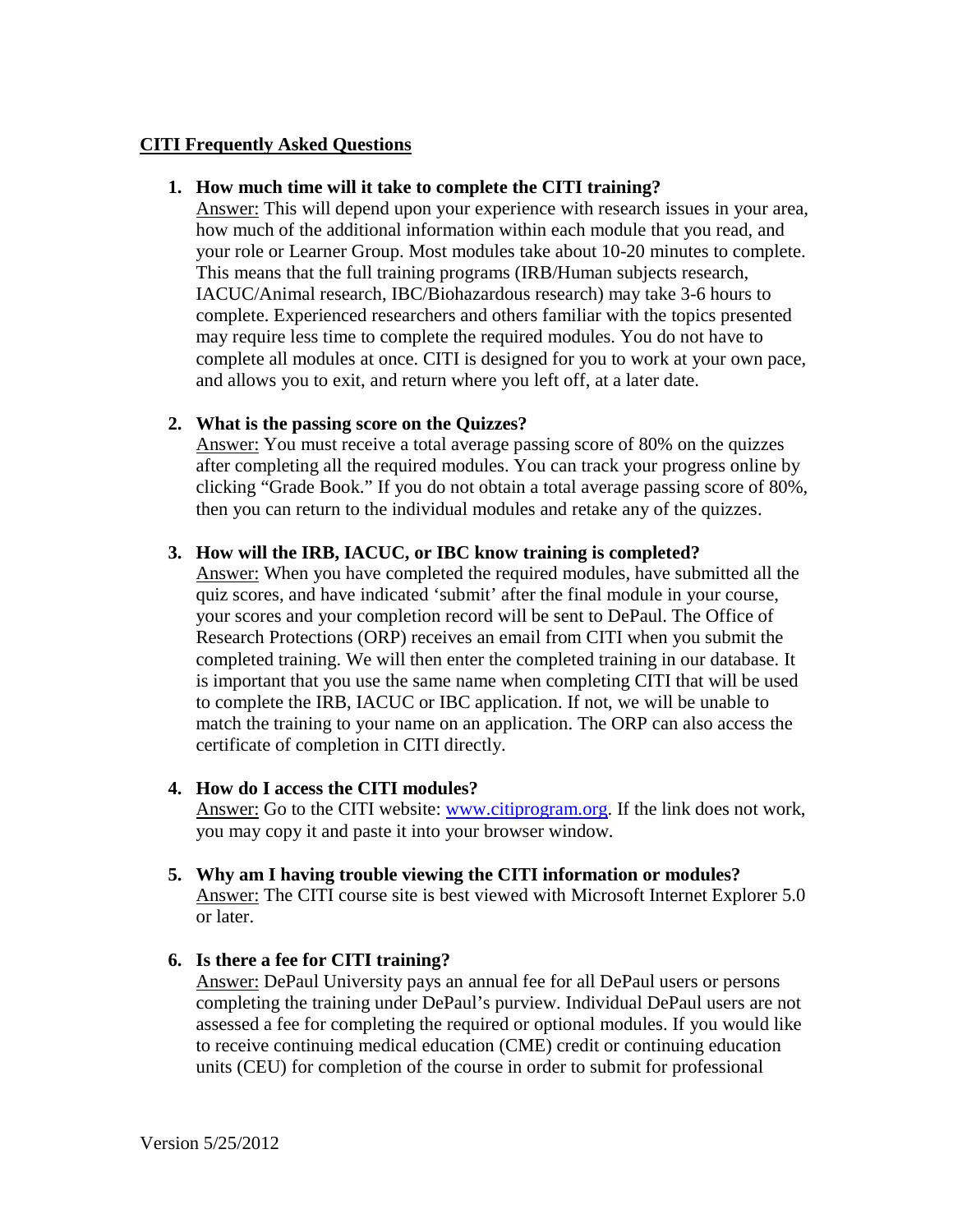continuing education standards (i.e. nursing, physician), there is a fee to receive this credit through CITI.

## **7. How do I change my Username or Password?**

Answer: Log onto the CITI training site. Go to the "Learner Main Menu". Follow the link to "Change Your Username and Password."

## **8. What if I forgot my username and/or password?**

Answer: You may utilize the automated username/password retrieval system by clicking on the "Forgot Username and Password" link on the Home Page. If you made an error in providing your email address when you registered, your email address has changed since you registered, or there are firewalls to prevent HTML attachments, your request will not be filled and you will need to contact CITI support at (305) 243-7970. Please **do not register** a new account because it will not show any modules you have already completed previously nor will CITI be able to merge a new and previously existing account.

## **9. If I am collaborating with an investigator at another CITI member institution, is there a way for me to meet the requirements for IRB/Human subjects research, IACUC/Animals research, or IBC/Biosafety research training of both institutions without "retaking" modules?**

Answer: Yes. Use the link on the "Learner Menu" page to "Affiliate with another institution". This utility will permit you to enroll with another member institution. The software will merge the required curriculum from all organizations and present the curriculum in the grade book. When the requirements are met for each institution, both institutions will be able to verify that training is complete. However, the curriculum will only transfer to the newest institution if the lifetime of the module has not expired. The transfer period for DePaul is equal to the continuing education period of 3 years for the IRB/Human subjects research and IACUC/Animal research courses. There currently is no continuing education requirement or a limit on the transfer period for the IBC/Biohazardous research course. Other institutions may have differing transfer periods based upon their requirements for continuing education, which may affect transfer of credits to that other institution.

# **10. What if I already completed CITI training (IRB/Human Subjects research, IACUC/Animal research, or IBC/Biohazardous research) at another institution?**

Answer: If you completed the CITI training (IRB/Human Subjects research, IACUC/Animal research) within the past 3 years, modules that agree with the DePaul list of required modules can be transferred to DePaul to help meet the DePaul education requirement. IBC training does not currently have a continuing education period. If you are already registered in CITI, you do not create a new login, but should log in using your old user name and password. Then you would indicate that you want to "affiliate with another institution." Choose DePaul University from the drop down menu and all modules previously completed at the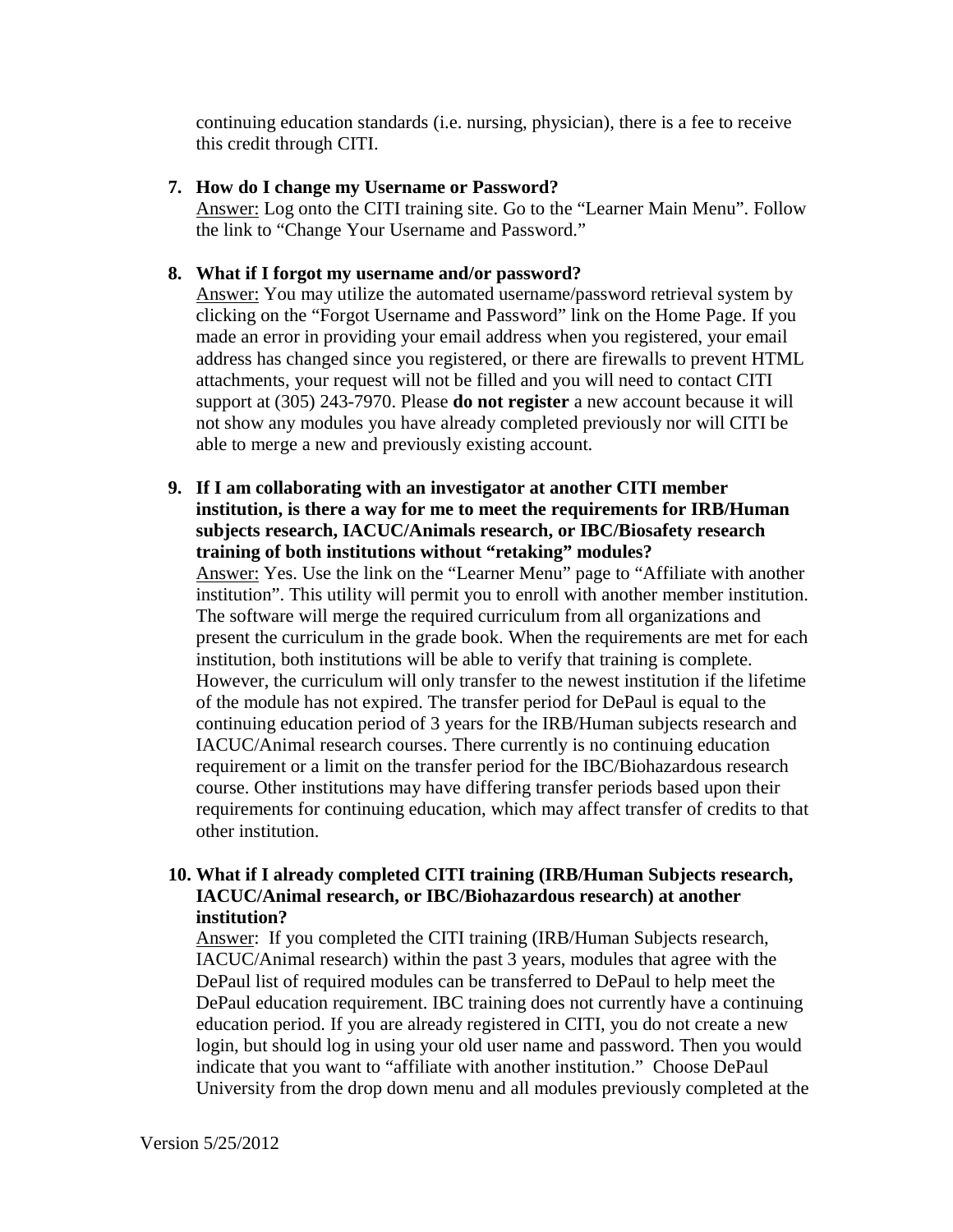other institution will be displayed as completed on your DePaul gradebook. Any additional DePaul required modules would need to be completed before you would receive credit for completion of training. At a minimum the DePaul specific module may need to be completed for some courses. This module has no quiz associated with it, but the information contained in the module must be read and you must hit the submit button in order for the program to designate the module as completed.

## **11. What is the CITI "Integrity Assurance Statement"?**

Answer: The Integrity Assurance Statement is a CITI requirement that all learners must read and complete, indicating that they are the person taking the course. You cannot access any modules until the Integrity Assurance Statement has been completed. If you start the CITI course on one computer and attempt to complete the course on a different computer, you will be asked to complete the Integrity Assurance Statement again. This is a built in security measure to ensure that the person taking the course is the person listed on the account.

## **12. When do I have to renew my training?**

## Answer:

• IRB /Human Subjects research

All students, faculty, and staff engaged in human subjects research, as well as LRB members, IRB members, and ORP staff supporting the IRB must complete IRB/Human subjects research training every 3 years. At the 3 year time point, the refresher course should be taken. For more information see the training policy on the IRB website.

• IACUC /Animal research

All faculty, staff, and students involved in research**,** research training, teaching, experimentation, biological testing, exhibition, and related activities at DePaul with live vertebrate animals, as well as IACUC members and ORP staff supporting the IACUC, are required to take initial-basic training and continuing education every 3 years. At the 3-year time point, additional training or education must be completed. For more information see the training policy on the IACUC website.

• **IBC/Biosafety** research

DePaul faculty, staff, or students engaged in research or teaching activities at DePaul involving rDNA, biohazardous agents, or select agents or toxins, as well as IBC members and ORP staff supporting the IBC, are required to take the IBC/Biosafety training. There currently is no continuing education requirement for the IBC/Biohazardous research course.

**13. I completed the CITI initial training course for IRB/Human Subjects research or IACUC/Animal research, when does it expire?** Answer: For the IRB/Human subjects research and IACUC/Animal research training, the training will expire three years from the date you last completed a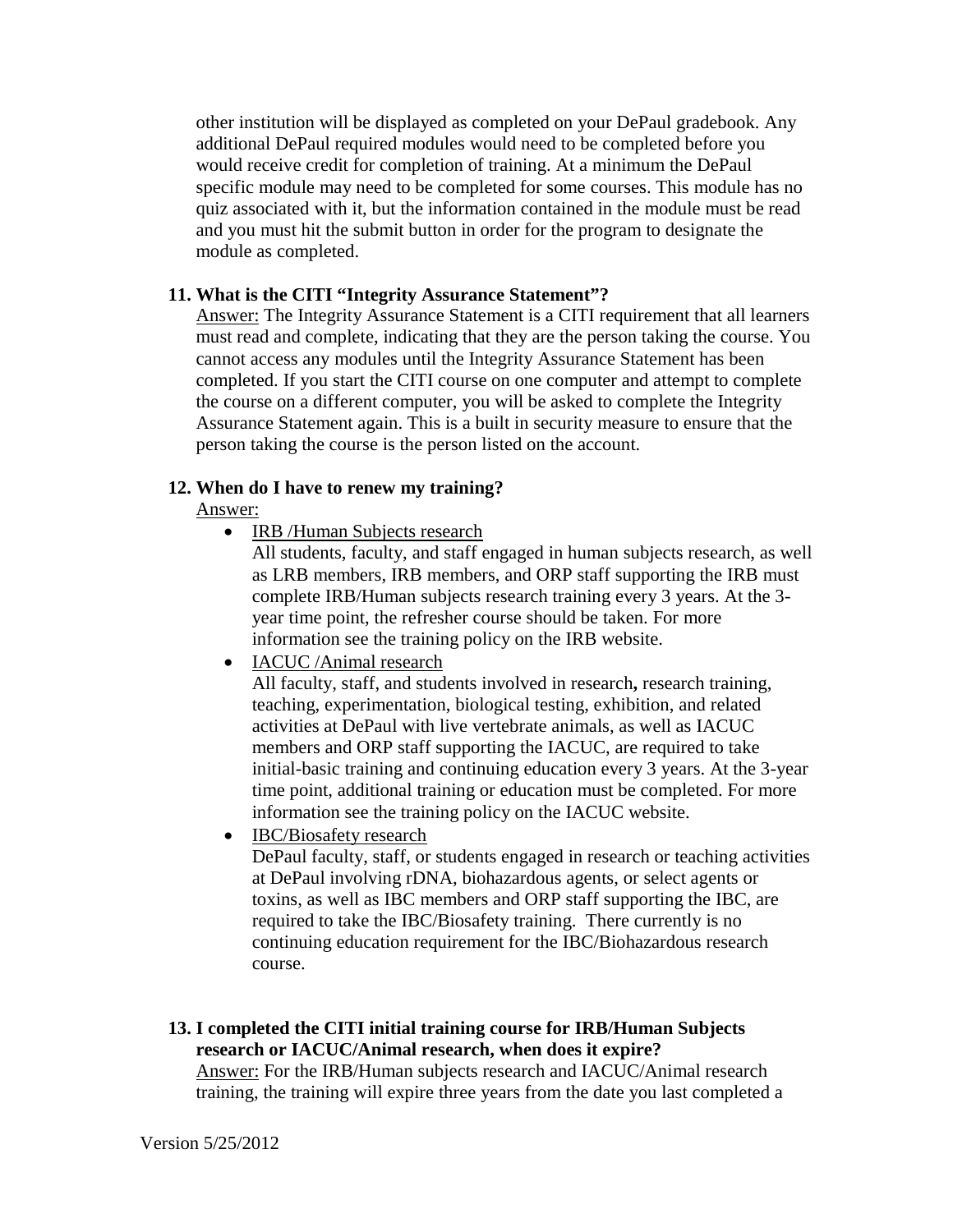module in that course. So, if you completed the CITI initial training on October 30, 2012 the CITI refresher course must be taken **before** October 30, 2015. For IBC/biosafety training, at this time there is no specific continuing education requirement. However, it is possible when new elements are added to a protocol, the IBC may require additional protocol-specific training at a later date.

#### **14. How do I know if I am due for a Refresher Course (IRB or IACUC)?**

Answer: The CITI program or the Office of Research Protections may send you a reminder email to complete the continuing education. In order to receive an automatic email from CITI, the email address listed in your CITI account must be accurate. Additionally, you may look on your printed and saved copy of the Completion Certificate. If you have lost or misplaced the Completion Certificate, you can log into the CITI website. On the "Learners Menu" page scroll down to "Previous Coursework Completed" and click. Go to "Coursework completed." Check your basic course completion. You should be able to see the dates you completed the training and determine the date by which you need to complete the Refresher Course.

#### **15. Is the Good Clinical Practice course required for DePaul researchers conducting IRB/human subjects research?**

Answer: No. Good Clinical Practice or GCP is a standard for the conduct of clinical research that more appropriately applies to research under the Food and Drug Administration's (FDA) purview. The GCP module is an optional module that may be taken, but it does not meet the Basic or Refresher Course requirement for IRB/Human subjects research at DePaul.

#### **16. How do you take the Optional Modules listed under the Learner Groups?** Answer: The list of optional modules become available after you have completed all the required modules.

# **17. How long does the refresher course take?**

Answer: The Refresher Course takes about 1-2 hours to complete.

 **18. What happens if my certification expires before I take the refresher course?** Answer: For studies on which you are the PI, the approval for protocols may be suspended. For studies on which you are listed as research personnel, your approval to conduct the research under that protocol will be suspended. For each protocol, it is the PI's responsibility to ensure that each member of the research team completes the required initial and continuing education, when applicable.

## **19. What options are available for meeting the training requirements for personnel that have limited roles in the conduct of the IRB/human subject research protocol?**

Answer: In some instances, the IRB will approve alternative educational training for personnel that have limited involvement in the conduct of the research or that do not have access to the internet and the CITI program due to the location where